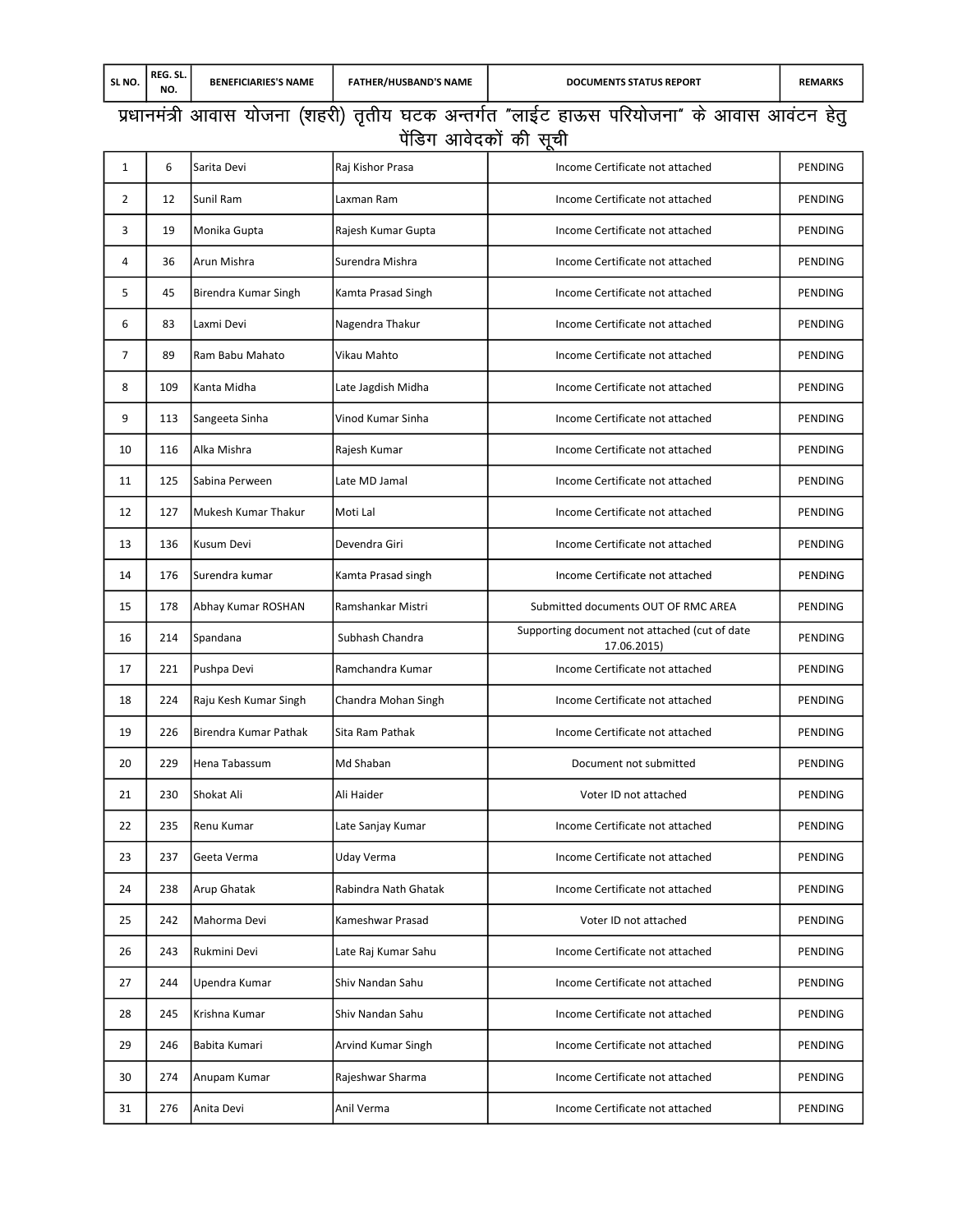| SL NO. | REG. SL.<br>NO. | <b>BENEFICIARIES'S NAME</b> | <b>FATHER/HUSBAND'S NAME</b>        | <b>DOCUMENTS STATUS REPORT</b>                                                    | <b>REMARKS</b> |
|--------|-----------------|-----------------------------|-------------------------------------|-----------------------------------------------------------------------------------|----------------|
| 32     | 281             | Anita Singh                 | Manoj Singh                         | Income Certificate not attached                                                   | PENDING        |
| 33     | 282             | Sandhya Singh               | Sanjay Kumar Singh                  | Income Certificate not attached                                                   | PENDING        |
| 34     | 284             | Seema Guin                  | Abhijeet Gain                       | Income Certificate not attached                                                   | PENDING        |
| 35     | 287             | Shanti Devi                 | Nandlal Sahu                        | Old Income Certificated attached                                                  | PENDING        |
| 36     | 305             | Munna Lal Sharma            | B. N. Sharma                        | Income Certificate not attached                                                   | PENDING        |
| 37     | 311             | Aakash Kumar Deshpremi      | Late Rajendra Dome                  | Income Certificate not attached                                                   | PENDING        |
| 38     | 312             | Pramila Kumari              | Parmanand Singh                     | Income Certificate not attached                                                   | <b>PENDING</b> |
| 39     | 313             | Durgesh Dubey               | Dadan Dubey                         | Income Certificate not attached                                                   | PENDING        |
| 40     | 318             | Mala Devi                   | Nagendra Dubey                      | Income Certificate not attached                                                   | PENDING        |
| 41     | 319             | <b>Bipin Kumar</b>          | Nawal Kishor Pandey                 | Income Certificate not attached                                                   | PENDING        |
| 42     | 326             | Dharmshila Devi             | Chandrahans Sharma                  | Income Certificate not attached                                                   | PENDING        |
| 43     | 327             | Meera Kumari                | Awadhesh Kumar                      | Income Certificate not attached                                                   | PENDING        |
| 44     | 336             | Surendra Saw                | Jhagdu Saw                          | Income Certificate not attached                                                   | PENDING        |
| 45     | 354             | Ejaz Anwar                  | Ahsan Ahmad Ansari                  | Income Certificate not attached                                                   | PENDING        |
| 46     | 390             | Sony Kumari                 | Amar Kumar Bharti                   | Income Certificate not attached                                                   | PENDING        |
| 47     | 393             | Suresh Mahto                | Shivlal Mahto                       | Income Certificate not attached                                                   | PENDING        |
| 48     | 395             | Sunita Kumari               | Shambhu Sharan Singh                | Income Certificate not attached                                                   | PENDING        |
| 49     | 402             | <b>NARENDRA MOHAN</b>       | LATE RAM DEO PRASAD                 | Income Certificate not attached                                                   | PENDING        |
| 50     | 403             | Mohan Gosan Jogi            | Banarshi Goswami                    | Income Certificate not attached                                                   | PENDING        |
| 51     | 406             | Virasmuni                   | Late Mangra Nayak                   | Income Certificate not attached                                                   | PENDING        |
| 52     | 416             | Bhagmati Devi               | Parmanad Singh                      | Income Certificate not attached                                                   | PENDING        |
| 53     | 420             | Sanjay Kumar Bhagat         | Tulsi Bhagat                        | Income Certificate not attached                                                   | PENDING        |
| 54     | 424             | Firoz Ahmad                 | Ahsan Ahmad Ansari                  | Income Certificate not attached                                                   | PENDING        |
| 55     | 436             | PAYAL PRASAD RAJAK          | SHAMBHU PRASAD RAJAK                | Income Certificate not attached                                                   | PENDING        |
| 56     | 447             | <b>ASHRIT ANAND</b>         | <b>VIVEK ANAND</b>                  | Supporting document (cut of date 17.06.2015) & Income<br>Certificate not attached | PENDING        |
| 57     | 453             | Aruna Kumari                | Ram Prasad Sinha                    | Income Certificate not attached                                                   | PENDING        |
| 58     | 454             | Ranju Kumari Srivastava     | Tarkeshwar Prasad                   | Income Certificate not attached                                                   | PENDING        |
| 59     | 506             | Ruby Devi                   | Ajay Chourasia                      | Income Certificate not attached                                                   | PENDING        |
| 60     | 508             | Maya Devi                   | Prem Kumar                          | Income Certificate not attached                                                   | PENDING        |
| 61     | 512             | Arun Kumar Choubey          | Late Ramadhar Choubey               | Submitted documents OUT OF RMC AREA                                               | PENDING        |
| 62     | 517             | Ganesh Singh                | Jang Bahadur Singh                  | Income Certificate not attached                                                   | PENDING        |
| 63     | 520             | ANITA MISHRA                | LATE RABINDRA NATH<br><b>MISHRA</b> | Income Certificate not attached                                                   | PENDING        |
| 64     | 522             | Sunita Kumari               | Brajmohan Ram                       | Income Certificate not attached                                                   | PENDING        |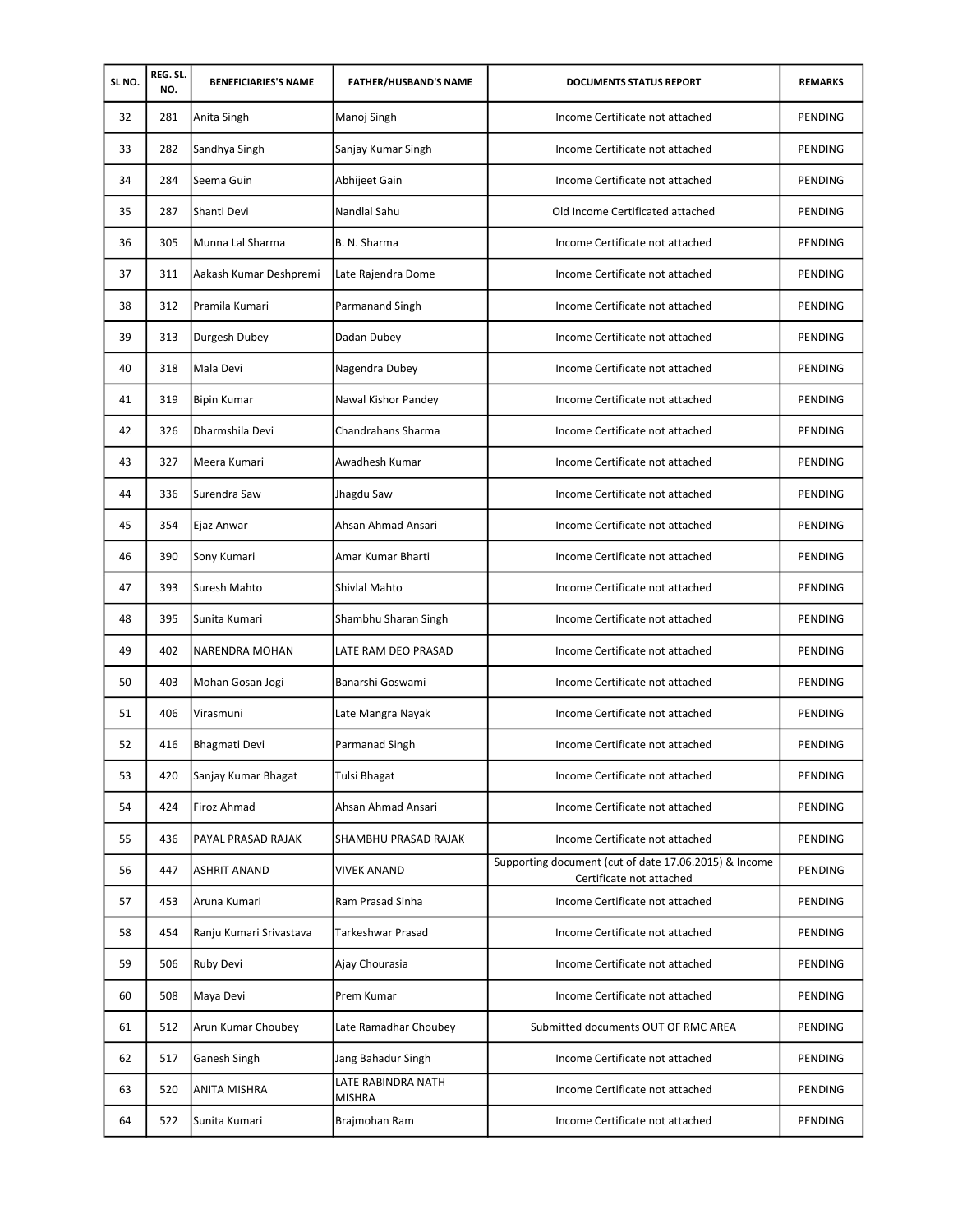| SL NO. | REG. SL.<br>NO. | <b>BENEFICIARIES'S NAME</b> | <b>FATHER/HUSBAND'S NAME</b> | <b>DOCUMENTS STATUS REPORT</b>                               | <b>REMARKS</b> |
|--------|-----------------|-----------------------------|------------------------------|--------------------------------------------------------------|----------------|
| 65     | 527             | <b>Arun Das</b>             | Suren Das                    | Income Certificate not attached                              | PENDING        |
| 66     | 533             | <b>MONIKA DEVI</b>          | LATE RAMESH KUMAR            | Income Certificate not attached                              | PENDING        |
| 67     | 534             | SANJAY KUMAR                | LATE SHIV SHANKAR PRASAD     | Income Certificate not attached                              | PENDING        |
| 68     | 535             | Bijendra Kumar Mishra       | Kapileswar Mishra            | Income Certificate not attached                              | PENDING        |
| 69     | 536             | Sanyukta Burman             | Manoj Burnman                | Income Certificate not attached                              | <b>PENDING</b> |
| 70     | 537             | Harjeet Kaur                | <b>Tirlok Singh</b>          | Income Certificate not attached                              | <b>PENDING</b> |
| 71     | 540             | <b>SONU KUMAR</b>           | <b>KAPIL SAWA</b>            | Income Certificate not attached                              | <b>PENDING</b> |
| 72     | 542             | <b>KAPIL SAW</b>            | LATE LUTAN SAW               | Income Certificate not attached                              | PENDING        |
| 73     | 543             | PRIYA SINGH                 | <b>SUBHASH KUMAR SINGH</b>   | Submitted documents OUT OF RMC AREA                          | PENDING        |
| 74     | 563             | Sabita Devi                 | Rajesh Kumar                 | Income Certificate not attached                              | PENDING        |
| 75     | 565             | Arfa Khatoon                | Imtiyaz                      | Income Certificate not attached                              | <b>PENDING</b> |
| 76     | 566             | Anita Rajni                 | <b>Basisth Choudhary</b>     | Income Certificate not attached                              | PENDING        |
| 77     | 567             | Ragini Singh                | Rajesh Singh                 | Income Certificate not attached                              | <b>PENDING</b> |
| 78     | 570             | Shah Jahan                  | Firoz Ahmad                  | Income Certificate not attached                              | PENDING        |
| 79     | 577             | Sunita Bhagat               | Late Temba Bhagat            | Income Certificate not attached                              | PENDING        |
| 80     | 581             | Sangita Devi                | Late Maonj Kumar Singh       | Income Certificate not attached                              | PENDING        |
| 81     | 597             | Anita Keshri                | Sunil Kumar Keshri           | Income Certificate not attached                              | PENDING        |
| 82     | 605             | Shila Devi                  | Raju Indwar                  | Income Certificate not attached                              | PENDING        |
| 83     | 607             | Pradeep Banerjee            | Jitan Banerjee               | Income Certificate not attached                              | PENDING        |
| 84     | 612             | RAKESH SHIVDARSHI           | LATE SHEO PRIYA PRASAD       | Income Certificate not attached                              | PENDING        |
| 85     | 618             | <b>MUKESH PRASAD</b>        | LATE KRISHNA PRASAD          | Income Certificate not attached                              | PENDING        |
| 86     | 619             | RAJ MOHAN SHARMA            | RAM CHANDRA SHARMA           | Supporting document not attached (cut of date<br>17.06.2015) | PENDING        |
| 87     | 620             | <b>SAURABH KUMAR</b>        | <b>VIJAY SAW</b>             | Income Certificate not attached                              | PENDING        |
| 88     | 621             | <b>SANGITA DEVI</b>         | PRAMOD KUMAR RAM             | Income Certificate not attached                              | PENDING        |
| 89     | 627             | ETAVARI DEVI                | LATE VISHWANATH SAHU         | Income Certificate not attached                              | PENDING        |
| 90     | 630             | ΝA                          | ΝA                           | Document not submitted                                       | PENDING        |
| 91     | 638             | <b>BABITA DEVI</b>          | <b>SHANKAR SINGH</b>         | Income Certificate not attached                              | PENDING        |
| 92     | 639             | PRIYANKA KUMARI             | RONIT VIJAY VARGIA           | Income Certificate not attached                              | PENDING        |
| 93     | 643             | <b>PRITI KUMARI</b>         | AJAY KUMAR GIRI              | Voter ID not attached                                        | PENDING        |
| 94     | 644             | <b>ANITA DEVI</b>           | ASHOK KUMAR THAKUR           | Income Certificate not attached                              | PENDING        |
| 95     | 646             | KANHAIYA PRASAD             | VIGRASHAN BHAGAT             | Income Certificate not attached                              | PENDING        |
| 96     | 648             | <b>KAUSHIC KUMAR</b>        | DEVI DAYAL ROY               | Income Certificate not attached                              | PENDING        |
| 97     | 653             | <b>SUGANDHA KAREK</b>       | NITAI KAREK                  | Income Certificate not attached                              | PENDING        |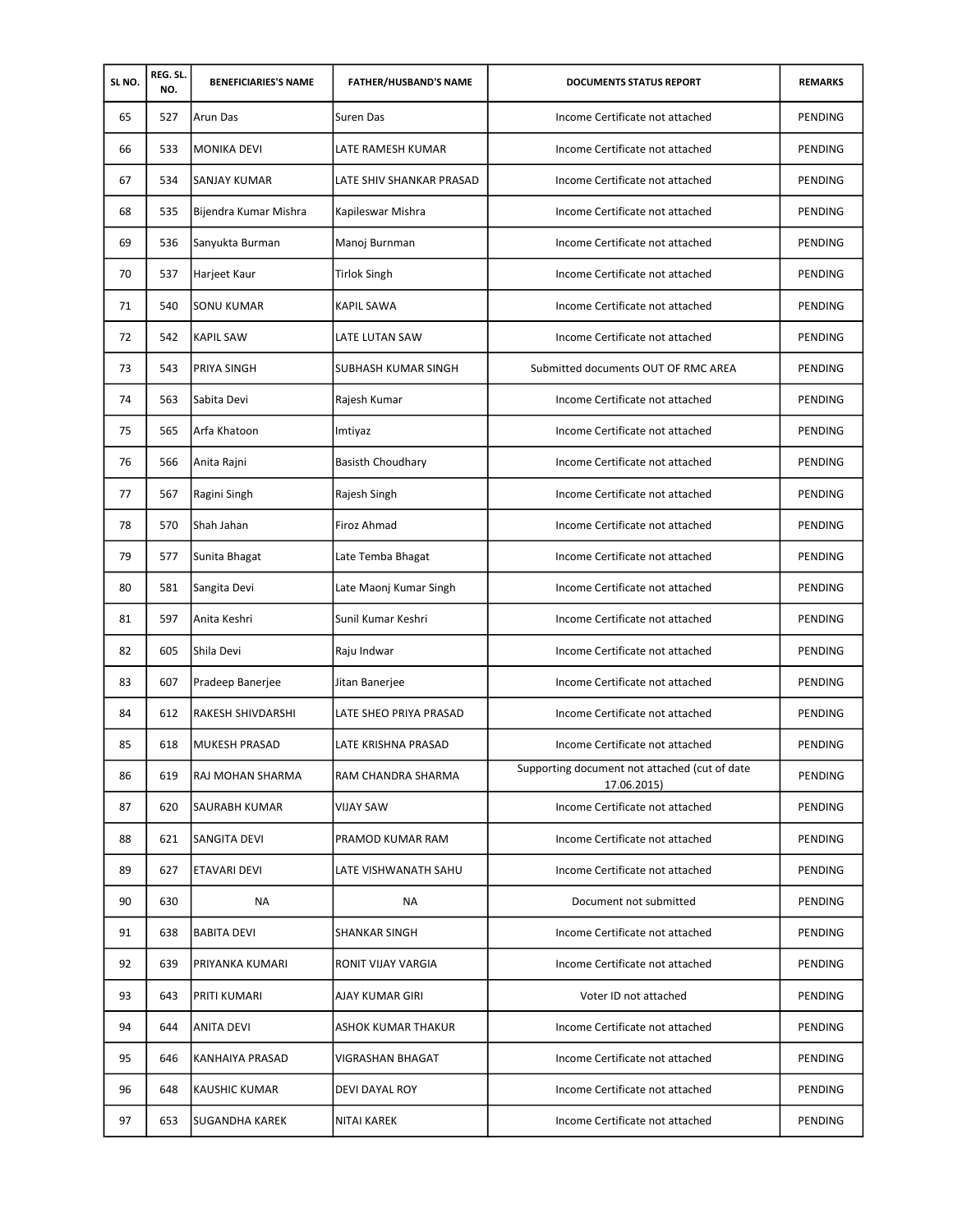| SL NO. | REG. SL.<br>NO. | <b>BENEFICIARIES'S NAME</b> | <b>FATHER/HUSBAND'S NAME</b> | <b>DOCUMENTS STATUS REPORT</b>                               | <b>REMARKS</b> |
|--------|-----------------|-----------------------------|------------------------------|--------------------------------------------------------------|----------------|
| 98     | 657             | <b>JAYA SINGH</b>           | AJEET KUMAR                  | Income Certificate not attached                              | PENDING        |
| 99     | 660             | ANU KASHYAP                 | MAHENDRA LAL SONI            | Income Certificate not attached                              | PENDING        |
| 100    | 661             | KHUSBOO KASHYAP             | RAJESH KUMAR                 | Income Certificate not attached                              | <b>PENDING</b> |
| 101    | 689             | <b>RESHMA DEVI</b>          | <b>SUNNY RAM</b>             | Income Certificate not attached                              | PENDING        |
| 102    | 694             | RAVI SHANKAR MAHALI         | LATE KOLHA RAM MAHALI        | Income Certificate not attached                              | PENDING        |
| 103    | 710             | RIZWANA KHATOON             | <b>MD JAHID EQUBAL</b>       | Income Certificate not attached                              | PENDING        |
| 104    | 711             | <b>SUFI FARHAD</b>          | MD IMTIYAZ AHMAD             | Income Certificate not attached                              | PENDING        |
| 105    | 712             | ZAHDA KHATUN                | RASHID IQBAL                 | Voter ID & Income Certificate not attached                   | PENDING        |
| 106    | 713             | <b>RAVI KUMAR</b>           | LATE BHAGIRATH SHARMA        | Supporting document not attached (cut of date<br>17.06.2015) | PENDING        |
| 107    | 714             | AJAY KUMAR                  | LATE BUDH RAM                | Supporting document not attached (cut of date<br>17.06.2015) | PENDING        |
| 108    | 715             | <b>BHARAT BHUSHAN</b>       | LATE SURENDRA PRASAD         | Submitted documents OUT OF RMC AREA                          | PENDING        |
| 109    | 724             | <b>ADITYA ANAND</b>         | NAVIN KUMAR SINGH            | Income Certificate not attached                              | PENDING        |
| 110    | 725             | KHUSHBOO KUMARI             | <b>RAJIV KUMAR</b>           | Income Certificate not attached                              | PENDING        |
| 111    | 727             | ANJU SHARMA                 | LATE RAMKOMAL<br>VISHWAKARMA | Voter ID & Income Certificate not attached                   | <b>PENDING</b> |
| 112    | 728             | <b>VIKASH TIWARY</b>        | <b>SURESH TIWARY</b>         | Income Certificate not attached                              | PENDING        |
| 113    | 729             | PRATIMA DEVI                | VIJAY KUMAR SINGH            | Income Certificate not attached                              | PENDING        |
| 114    | 730             | SANTOSH DEVI SHARMA         | RAJ KUMAR SHARMA             | Income Certificate not attached                              | <b>PENDING</b> |
| 115    | 734             | <b>SAROJINI MINJ</b>        | <b>NEMHAS MINJ</b>           | Income Certificate not attached                              | PENDING        |
| 116    | 737             | <b>GEETA SINGH</b>          | ABHAY SHANKAR SINGH          | Income Certificate not attached                              | PENDING        |
| 117    | 738             | <b>JANKI DEVI</b>           | DHANKESHWAR RAM              | Income Certificate not attached                              | PENDING        |
| 118    | 740             | PRAMOD KUMAR                | <b>GORE LAL PRASAD</b>       | Income Certificate not attached                              | PENDING        |
| 119    | 745             | NIRMALA DEVI                | SANJAY KUMAR                 | Income Certificate not attached                              | PENDING        |
| 120    | 747             | NA                          | NA                           | Document not submitted                                       | <b>PENDING</b> |
| 121    | 749             | <b>RITA DEVI</b>            | ANUP KUMAR SINHA             | Income Certificate not attached                              | PENDING        |
| 122    | 750             | PRASHANT SETHI              | RAJENDRA KUMAR SETHI         | Income Certificate not attached                              | PENDING        |
| 123    | 755             | SANJU PRASAD                | <b>BHUPENDRA PRASAD</b>      | Income Certificate not attached                              | PENDING        |
| 124    | 757             | PRIYANKA KUMARI             | <b>BALMIKI KUMAR</b>         | Income Certificate not attached                              | PENDING        |
| 125    | 764             | <b>BEENA DEVI JHA</b>       | VIJAY KANT JHA               | Income Certificate not attached                              | PENDING        |
| 126    | 765             | SANGITA DEVI                | LATE SURESH SAHU             | Income Certificate not attached                              | PENDING        |
| 127    | 771             | VIJAY VERMA                 | LATE VISHNU VERMA            | Income Certificate not attached                              | PENDING        |
| 128    | 780             | AJAY KUMAR GOSHWAMY         | LATE RAM NARESH<br>GOSHWAMY  | Voter ID & Income Certificate not attached                   | PENDING        |
| 129    | 789             | <b>PINKI DEVI</b>           | DILIP KUMAR SAHU             | Income Certificate not attached                              | PENDING        |
| 130    | 791             | KAUSHALIYA DEVI             | UDHAB MAHTO                  | Income Certificate not attached                              | PENDING        |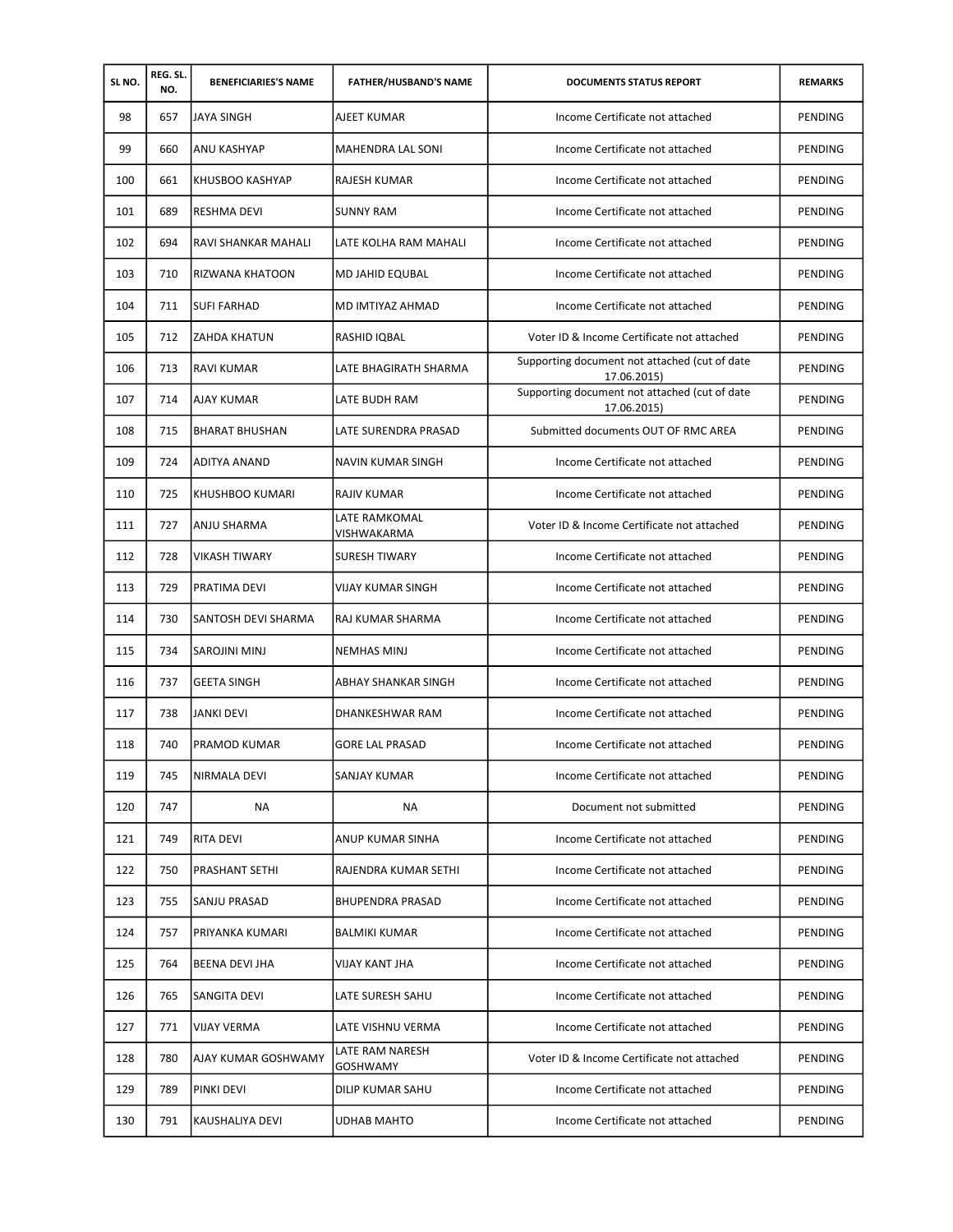| SL NO. | REG. SL.<br>NO. | <b>BENEFICIARIES'S NAME</b>       | <b>FATHER/HUSBAND'S NAME</b>        | <b>DOCUMENTS STATUS REPORT</b>                               | <b>REMARKS</b> |
|--------|-----------------|-----------------------------------|-------------------------------------|--------------------------------------------------------------|----------------|
| 131    | 792             | AJAB NATH SINGH                   | <b>CHANDRAKET SINGH</b>             | Income Certificate not attached                              | PENDING        |
| 132    | 793             | <b>BABY DEVI</b>                  | LATE MUNNA PRASAD                   | Income Certificate not attached                              | PENDING        |
| 133    | 794             | <b>NARANTI DEVI</b>               | BHARAT PRASAD SAW                   | Income Certificate not attached                              | PENDING        |
| 134    | 795             | <b>SWATI BAKSHI</b>               | PANKAJ KUMAR                        | Income Certificate not attached                              | PENDING        |
| 135    | 796             | JUNAID ALAM                       | SIRAJUDDIN                          | Income Certificate not attached                              | PENDING        |
| 136    | 802             | <b>RESHMI DEVI</b>                | LATE CHANDESHWAR PRASAD             | Income Certificate not attached                              | PENDING        |
| 137    | 803             | <b>VIDYA SAGAR PATHAK</b>         | AWADH KISHOR PATHAK                 | Income Certificate not attached                              | PENDING        |
| 138    | 812             | <b>BALI RAM RAI</b>               | LATE CHANDRA DEV RAI                | Income Certificate not attached                              | PENDING        |
| 139    | 815             | PUJA ORAON                        | LATE BHIM ORAON                     | Supporting document not attached (cut of date<br>17.06.2015) | PENDING        |
| 140    | 816             | ANNU TIGGA                        | LATE BHIM ORAON                     | Income Certificate not attached                              | <b>PENDING</b> |
| 141    | 819             | <b>MONIKA KUMARI</b>              | KAUSHAL ANAND                       | Voter ID not attached                                        | PENDING        |
| 142    | 820             | <b>AJAY DAYAL</b>                 | KRISHNA DAYAL AMBASTA               | Voter ID not attached                                        | PENDING        |
| 143    | 823             | <b>VEERANGNA KUMARI</b>           | MOHAMMAD SHAMSHAD<br>ALAM           | Voter ID & Income Certificate not attached                   | <b>PENDING</b> |
| 144    | 827             | PURNIMA SINHA                     | JEETENDRA KUMAR                     | Income Certificate not attached                              | PENDING        |
| 145    | 829             | <b>DEVENDRA PRASAD</b>            | LATE KISHUN PRASAD                  | Income Certificate not attached                              | PENDING        |
| 146    | 833             | AMIT KUMAR SINHA                  | ASHWANI KUMAR SINHA                 | Income Certificate not attached                              | PENDING        |
| 147    | 836             | <b>ROSHNI TIRKEY</b>              | SANDEEP ORAON                       | Income Certificate not attached                              | PENDING        |
| 148    | 844             | SATYENDRA NARAYAN<br><b>SINGH</b> | <b>FOUJDAR PRASAD</b>               | Income Certificate not attached                              | PENDING        |
| 149    | 850             | <b>RAJESH KUMAR SINGH</b>         | LATE SHYAM BIHARI SINGH             | Income Certificate not attached                              | PENDING        |
| 150    | 854             | <b>SUJAY PAUL</b>                 | MAKHAN CHANDRA PAUL                 | Income Certificate not attached                              | PENDING        |
| 151    | 855             | <b>MALTI DEVI</b>                 | KARAM CHAND GANJHU                  | Income Certificate not attached                              | PENDING        |
| 152    | 858             | PRAFUL KUMAR SINGH                | JITAN SINGH                         | Income Certificate not attached                              | PENDING        |
| 153    | 865             | AMIT KUMAR VERMA                  | LALJI MEHTA                         | Voter ID & Income Certificate not attached                   | PENDING        |
| 154    | 867             | <b>RUDHA DEVI</b>                 | DAYANAND PRASAD                     | Supporting document not attached (cut of date<br>17.06.2015) | PENDING        |
| 155    | 874             | <b>SEEMA GUPTA</b>                | <b>BINAY KUMAR</b>                  | Income Certificate not attached                              | PENDING        |
| 156    | 875             | <b>SHANTI DEVI</b>                | LALAN JI SAH                        | Income Certificate not attached                              | PENDING        |
| 157    | 876             | SHEELA                            | <b>MANOJ KUMAR</b>                  | Income Certificate not attached                              | PENDING        |
| 158    | 877             | RANJEET KUMAR CHOUBEY             | LATE SATAYNARAYAN<br><b>CHOUBEY</b> | Income Certificate not attached                              | PENDING        |
| 159    | 879             | <b>KAMLA DEVI</b>                 | PARAS MAHLI                         | Income Certificate not attached                              | PENDING        |
| 160    | 886             | SARITA DEVI                       | HIRALAL YADAV                       | Income Certificate not attached                              | PENDING        |
| 161    | 888             | SHASHI BHUSHAN SINGH              | KISHUN DEV SINGH                    | Income Certificate not attached                              | PENDING        |
| 162    | 891             | KUMARI KARUNA GUPTA               | RISHI KUMAR                         | Income Certificate not attached                              | PENDING        |
| 163    | 892             | <b>BAIBI DEVI</b>                 | SUNIL KUMAR                         | Income Certificate not attached                              | PENDING        |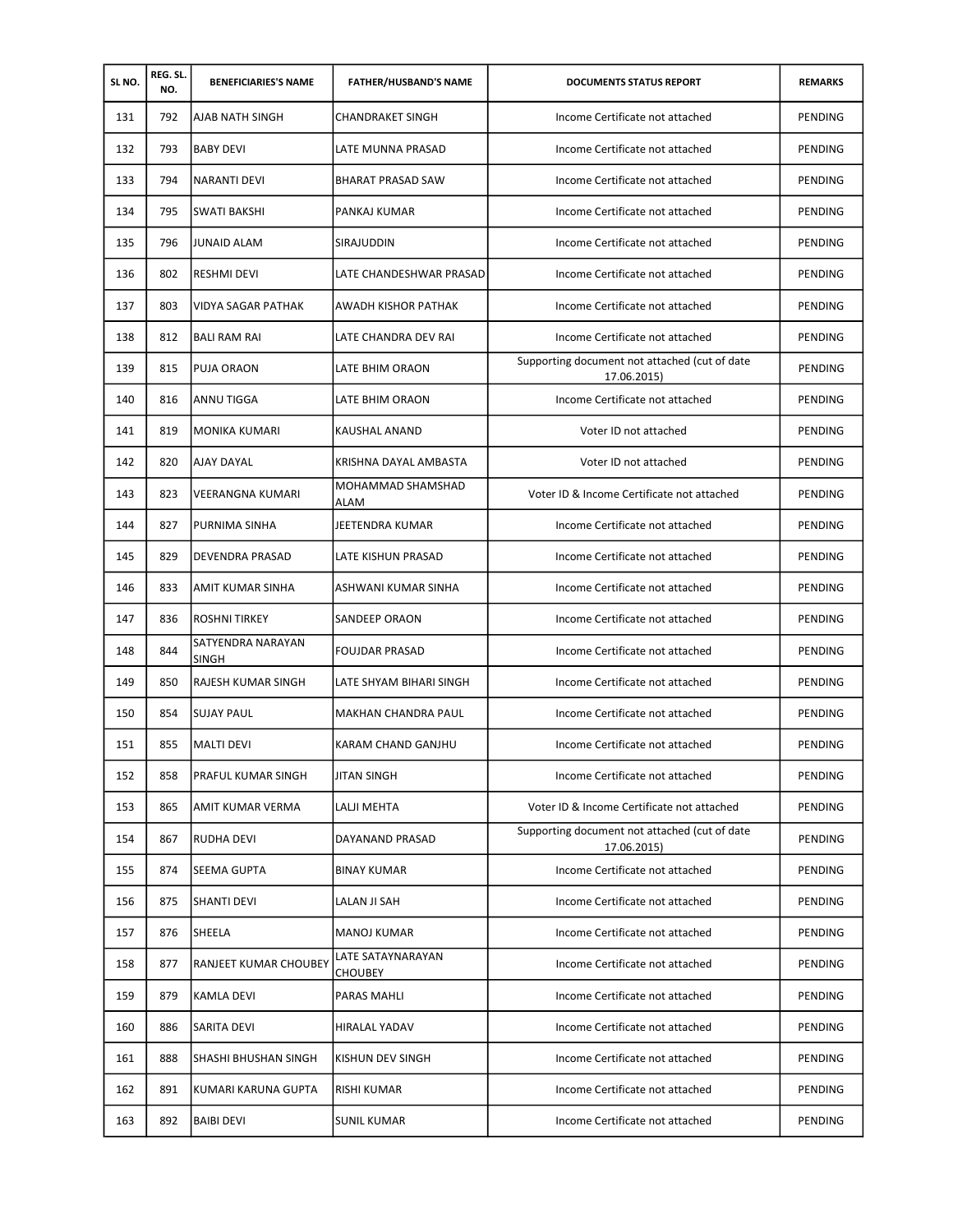| SL NO. | REG. SL.<br>NO. | <b>BENEFICIARIES'S NAME</b>      | <b>FATHER/HUSBAND'S NAME</b>        | <b>DOCUMENTS STATUS REPORT</b>                                                    | <b>REMARKS</b> |
|--------|-----------------|----------------------------------|-------------------------------------|-----------------------------------------------------------------------------------|----------------|
| 164    | 893             | <b>PRADEEP RAY</b>               | LATE MOHNI SHARAN RAY               | Income Certificate not attached                                                   | PENDING        |
| 165    | 897             | <b>MADHURI SHARMA</b>            | NIRAJ KUMAR SHARMA                  | Supporting document not attached (cut of date<br>17.06.2015)                      | PENDING        |
| 166    | 898             | SAMUEL MASIH                     | RASHID MASIH                        | Income Certificate not attached                                                   | PENDING        |
| 167    | 907             | <b>GEETA TOPPO</b>               | LATE ALFRED TOPPO                   | Income Certificate not attached                                                   | <b>PENDING</b> |
| 168    | 909             | <b>NAWNEET KUMAR</b><br>PANJIYAR | ABHAY KUMAR PANJIYAR                | Voter ID & Income Certificate not attached                                        | PENDING        |
| 169    | 910             | <b>AMARNATH GHOSH</b>            | ROHINI GHOSH                        | Income Certificate not attached                                                   | PENDING        |
| 170    | 911             | <b>PARWATI DEVI</b>              | LATE BADRI PRASAD<br>AGARWAL        | Income Certificate not attached                                                   | PENDING        |
| 171    | 915             | Purnima Devi                     | Santosh Baraik                      | Voter ID not attached                                                             | PENDING        |
| 172    | 916             | Anjana Kujur                     | Bonifas Kujur                       | Income Certificate not attached                                                   | PENDING        |
| 173    | 919             | Ansh Kumar                       | Ram Sewak Singh                     | Income Certificate not attached                                                   | PENDING        |
| 174    | 922             | Mukesh Vijay Vargiya             | Late Narayan Prasad Vijay<br>Vargia | Income Certificate not attached                                                   | PENDING        |
| 175    | 924             | Mukesh Kumar                     | Rohan Lal Sharma                    | Income Certificate not attached                                                   | PENDING        |
| 176    | 929             | Gyan Shikha                      | Kamlesh Kumar                       | Income Certificate not attached                                                   | PENDING        |
| 177    | 930             | Rinki Devi                       | Awdhesh Ray                         | Income Certificate not attached                                                   | <b>PENDING</b> |
| 178    | 933             | Sumitra Devi                     | Shatru Nayak                        | Income Certificate not attached                                                   | PENDING        |
| 179    | 937             | Subhash Tanti                    | Late Hango Tanti                    | Income Certificate not attached                                                   | PENDING        |
| 180    | 941             | Sant Kumar Sahu                  | Late Mahesh Sahu                    | Income Certificate not attached                                                   | PENDING        |
| 181    | 950             | Abhishek Kumar Mishra            | Ashok Kumaar Mishra                 | Income Certificate not attached                                                   | <b>PENDING</b> |
| 182    | 954             | Deepak Kumar                     | Srimanu Deo Singh                   | Income Certificate not attached                                                   | PENDING        |
| 183    | 960             | Ravi Shankar Kumar Soni          | Shyam Sunder Prasad Soni            | Income Certificate not attached                                                   | PENDING        |
| 184    | 963             | Laxmi Tiwari                     | Late Arun Kumar Tiwari              | Income Certificate not attached                                                   | PENDING        |
| 185    | 976             | Sujeet Kumar Ranjan              | Saryu Thakur                        | Income Certificate not attached                                                   | PENDING        |
| 186    | 979             | Rina Devi                        | Mahesh Chandra Das                  | Income Certificate not attached                                                   | PENDING        |
| 187    | 981             | Ram Shankar Prasad Singh         | Late Ganga Singh                    | Income Certificate not attached                                                   | PENDING        |
| 188    | 982             | Fulpari Devi                     | Ram Shankar Prasad                  | Income Certificate not attached                                                   | PENDING        |
| 189    | 983             | Sujit Kumar                      | Ram Shankar Prasad Singh            | Income Certificate not attached                                                   | PENDING        |
| 190    | 984             | Surendra KumarSharma             | Ram Rupsharma                       | Supporting document not attached (cut of date<br>17.06.2015)                      | PENDING        |
| 191    | 987             | Brij Mohan Singh                 | <b>Bhuneshwar Singh</b>             | Income Certificate not attached                                                   | PENDING        |
| 192    | 993             | Suraj Kumar                      | Late Mahendra Prasad                | Income Certificate not attached                                                   | PENDING        |
| 193    | 994             | Sumit Kumar                      | Nagendra Singh                      | Income Certificate not attached                                                   | PENDING        |
| 194    | 995             | Usha Tara Khakha                 | Sunny Khakha                        | Income Certificate not attached                                                   | PENDING        |
| 195    | 996             | Reshmi Kerketta                  | <b>Melcome Fraras</b>               | Supporting document (cut of date 17.06.2015) & Income<br>Certificate not attached | PENDING        |
| 196    | 1005            | Amit Kishore                     | Anil Kumar Lal Das                  | Voter ID not attached                                                             | PENDING        |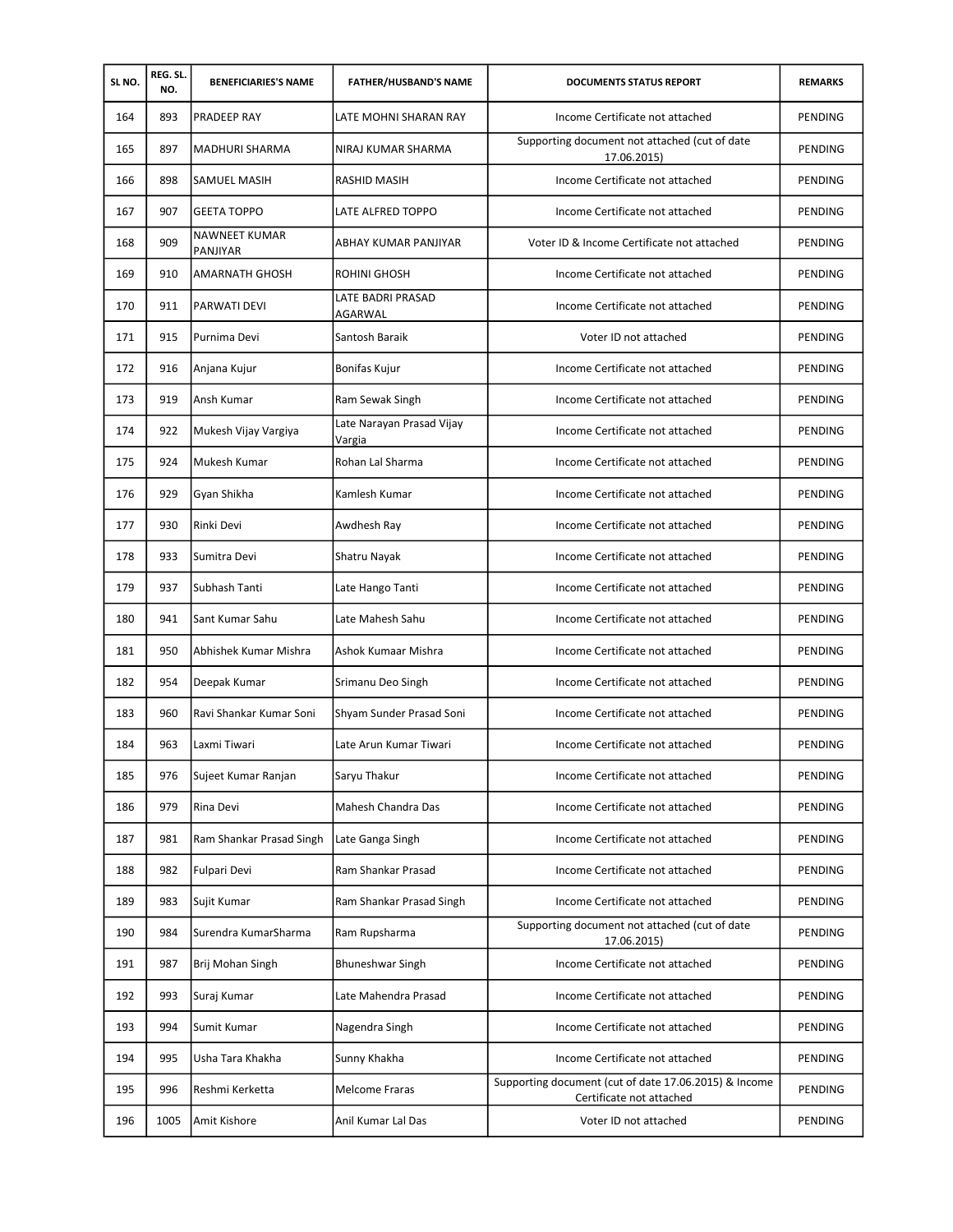| SL NO. | REG. SL.<br>NO. | <b>BENEFICIARIES'S NAME</b> | <b>FATHER/HUSBAND'S NAME</b> | <b>DOCUMENTS STATUS REPORT</b>                                                    | <b>REMARKS</b> |
|--------|-----------------|-----------------------------|------------------------------|-----------------------------------------------------------------------------------|----------------|
| 197    | 1009            | Sidheshwar Ojha             | Late Narayan Ojha            | Income Certificate not attached                                                   | PENDING        |
| 198    | 1011            | Suraj Kumar Das             | <b>Bisun Dev Das</b>         | Income Certificate not attached                                                   | <b>PENDING</b> |
| 199    | 1012            | Vineeta Devi                | Jhulan Prasad                | Voter ID & Income Certificate not attached                                        | PENDING        |
| 200    | 1013            | Rekha Singh                 | Santosh Kumar Singh          | Supporting document (cut of date 17.06.2015) & Income<br>Certificate not attached | PENDING        |
| 201    | 1018            | Praduman Kumar              | Ram BalakMahto               | Supporting document (cut of date 17.06.2015) & Income<br>Certificate not attached | PENDING        |
| 202    | 1019            | Poonam Devi                 | <b>Basant Kumar</b>          | Income Certificate not attached                                                   | <b>PENDING</b> |
| 203    | 1021            | Shishir Kumar               | Ashanand Thakur              | Submitted documents OUT OF RMC AREA                                               | PENDING        |
| 204    | 1026            | Santosh Kumar               | Lal Bahadur Singh            | Income Certificate not attached                                                   | PENDING        |
| 205    | 1027            | Rinku Devi                  | <b>Binod Yadav</b>           | Income Certificate not attached                                                   | PENDING        |
| 206    | 1032            | Ranjeet Kumar               | Satyendra Singh              | Voter ID not attached                                                             | <b>PENDING</b> |
| 207    | 1033            | Pramod Kumar Kapariya       | Nageshwar Kapariya           | Income Certificate not attached                                                   | PENDING        |
| 208    | 1035            | Rikta Chakraborty           | Kama Kant Chakraborty        | Income Certificate not attached                                                   | PENDING        |
| 209    | 1037            | Anjani Srivastava           | Sujit Kumar                  | Income Certificate not attached                                                   | PENDING        |
| 210    | 1039            | Lal Babu Sharma             | Late Shiv Dayal Sharma       | Income Certificate not attached                                                   | PENDING        |
| 211    | 1044            | Amrita Kumari               | Jayant Bhadwaj               | Income Certificate not attached                                                   | PENDING        |
| 212    | 1047            | Lila Devi                   | Dinesh Sah                   | Income Certificate not attached                                                   | PENDING        |
| 213    | 1048            | Rohni Devi                  | Late Kali Lohra              | Income Certificate not attached                                                   | PENDING        |
| 214    | 1049            | Dukhani Devi                | Birsha Lohra                 | Income Certificate not attached                                                   | PENDING        |
| 215    | 1050            | Reena Malhotra              | Binay Kumar Malhotra         | Income Certificate not attached                                                   | <b>PENDING</b> |
| 216    | 1058            | Amar Nath Giri              | Suresh Giri                  | Income Certificate not attached                                                   | <b>PENDING</b> |
| 217    | 1063            | Aksharesh                   | Ranjan Kumar Jha             | Supporting document (cut of date 17.06.2015) & Income<br>Certificate not attached | <b>PENDING</b> |
| 218    | 1069            | Rashmi Kumari               | <b>BHARAT PRASAD SINGH</b>   | Voter ID not attached                                                             | PENDING        |
| 219    | 1079            | Govind Dubey                | SHEO KUMAR DUBEY             | Voter ID & Income Certificate not attached                                        | PENDING        |
| 220    | 1080            | Gaitree Dubey               | SHEO KUMAR DUBEY             | Voter ID & Income Certificate not attached                                        | PENDING        |
| 221    | 1081            | Hrishikesh Dubey            | SHEO KUMAR DUBEY             | Voter ID & Income Certificate not attached                                        | PENDING        |
| 222    | 1082            | Ram Dubey                   | SHEO KUMAR DUBEY             | Voter ID & Income Certificate not attached                                        | PENDING        |
| 223    | 1088            | Sanjay Kumar Karan          | Mahesh Kumar Karan           | Income Certificate not attached                                                   | <b>PENDING</b> |
| 224    | 1089            | Sonu Kumar Gupta            | Balkaswar Gupta              | Income Certificate not attached                                                   | PENDING        |
| 225    | 1090            | Sunita Devi                 | LATE SANJU LOHRA             | Supporting document (cut of date 17.06.2015) & Income<br>Certificate not attached | PENDING        |
| 226    | 1094            | Raju Balmiki                | Sohan Lal Balmiki            | Income Certificate not attached                                                   | PENDING        |
| 227    | 1097            | Sapna Kumari                | RAHUL KUMAR SINGH            | Income Certificate not attached                                                   | PENDING        |
| 228    | 1100            | Satyendra Kumar Agarwal     | Late Uttam chandra Agarwal   | Income Certificate not attached                                                   | PENDING        |
| 229    | 1102            | Hemant Kumar Singh          | Late Ramadhar Singh          | Income Certificate not attached                                                   | PENDING        |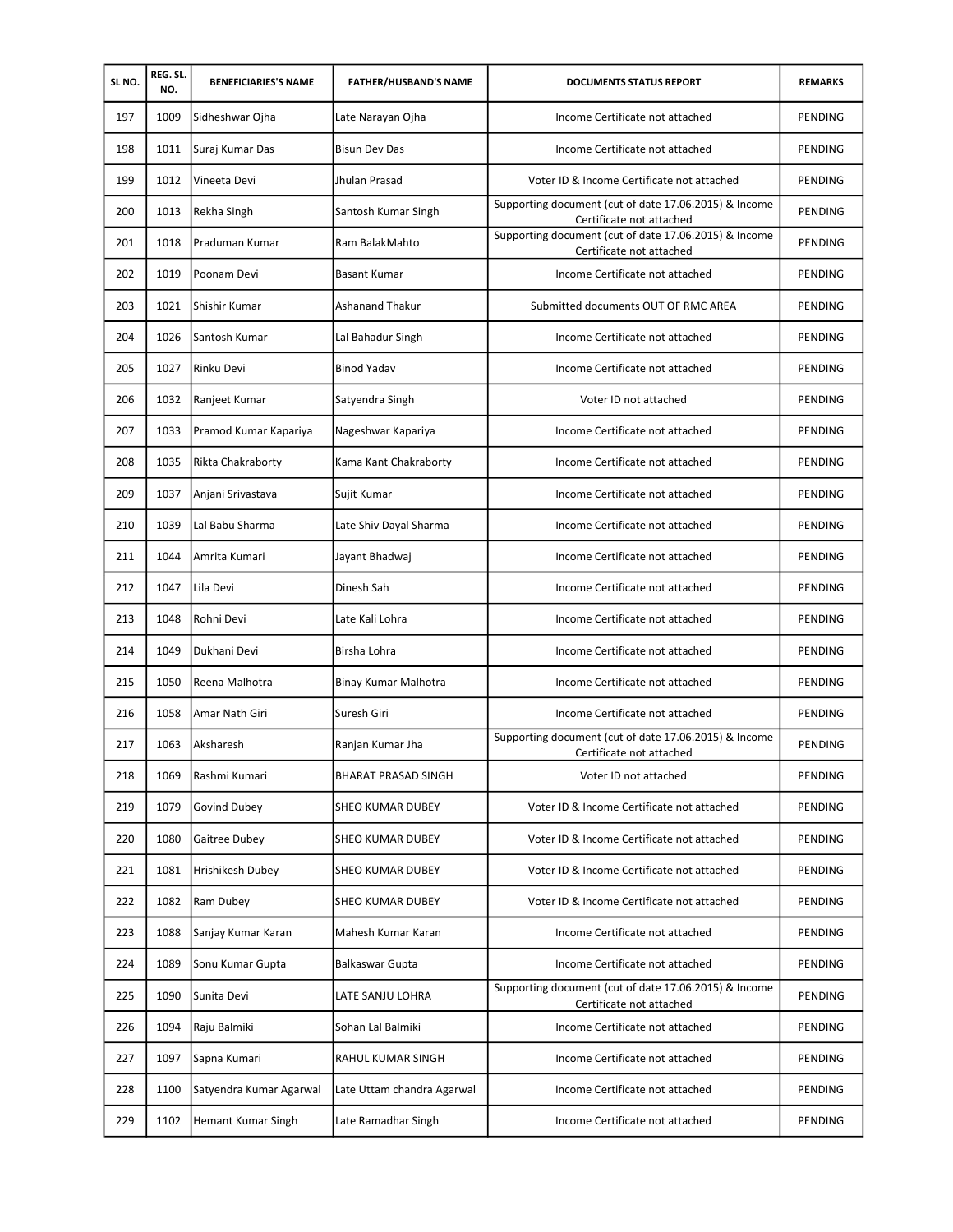| SL NO. | REG. SL.<br>NO. | <b>BENEFICIARIES'S NAME</b> | <b>FATHER/HUSBAND'S NAME</b>         | <b>DOCUMENTS STATUS REPORT</b>                                                    | <b>REMARKS</b> |
|--------|-----------------|-----------------------------|--------------------------------------|-----------------------------------------------------------------------------------|----------------|
| 230    | 1105            | Sunil Kumar Singh           | <b>B,N Singh</b>                     | Income Certificate not attached                                                   | <b>PENDING</b> |
| 231    | 1106            | Anulal Karmali              | Late Mohan Karmali                   | Income Certificate not attached                                                   | PENDING        |
| 232    | 1107            | Vandana Gupta               | Sanjay Kumar Gupta                   | Income Certificate not attached                                                   | PENDING        |
| 233    | 1108            | Mina Devi                   | Ram Nandan Prasad                    | Income Certificate not attached                                                   | PENDING        |
| 234    | 1109            | Binod Kapariya              | Nageshwar Kapariya                   | Income Certificate not attached                                                   | PENDING        |
| 235    | 1110            | Shagufta Bano               | Aftab Ahmad                          | Income Certificate not attached                                                   | PENDING        |
| 236    | 1112            | Soni Kumari Ravi            | <b>Binod Kumar</b>                   | Supporting document (cut of date 17.06.2015) & Income<br>Certificate not attached | PENDING        |
| 237    | 1113            | Mani Mala Singh             | Dhruba Kumar                         | Income Certificate not attached                                                   | PENDING        |
| 238    | 1114            | Mantu Prasad                | Jairam Prasad                        | Income Certificate not attached                                                   | <b>PENDING</b> |
| 239    | 1119            | Rajendra Kumar Singh        | Late Bhagat Prasad Singh             | Income Certificate not attached                                                   | PENDING        |
| 240    | 1125            | Indu Ben                    | Nitesh Gujrati                       | Income Certificate not attached                                                   | PENDING        |
| 241    | 1133            | Ravi Prasad                 | <b>MAEHS PRASAD</b>                  | Income Certificate not attached                                                   | PENDING        |
| 242    | 1137            | Shailendra Singh            | LATE HANSRAJ SINGH                   | Income Certificate not attached                                                   | PENDING        |
| 243    | 1138            | Abodh Kumar                 | NAVAL KISHOR PRASAD                  | Voter ID & Income Certificate not attached                                        | PENDING        |
| 244    | 1139            | Tarannum Bano               | <b>MD SAYEED</b>                     | Income Certificate not attached                                                   | PENDING        |
| 245    | 1142            | Urmila Devi                 | LATE SHIV NARAYAN SINGH              | Income Certificate not attached                                                   | PENDING        |
| 246    | 1144            | Anu Vermaaa                 | ARUN PRASAD                          | Income Certificate not attached                                                   | PENDING        |
| 247    | 1152            | <b>Balram Tiwari</b>        | LATE KESHO TIWARY                    | Income Certificate not attached                                                   | PENDING        |
| 248    | 1153            | Satyendra Tiwari            | <b>KESHO TIWARY</b>                  | Income Certificate not attached                                                   | PENDING        |
| 249    | 1154            | Anuj Kumar pandey           | LATE UMA SHANKAR PANDEY              | Supporting document not attached (cut of date<br>17.06.2015)                      | <b>PENDING</b> |
| 250    | 1155            | Nitesh Kumar                | LATE PRABHU NATH<br><b>CHOUDHARY</b> | Income Certificate not attached                                                   | PENDING        |
| 251    | 1156            | Vina Devi                   | ANIL KUMAR RAJAK                     | Submitted documents OUT OF RMC AREA                                               | PENDING        |
| 252    | 1158            | Kumkum Srivastava           | SHATRUDHAN PRASAD<br>SRIVASTAVA      | Income Certificate not attached                                                   | PENDING        |
| 253    | 1159            | <b>Bittu Kumar</b>          | RAMANADN PRASAD SINGH                | Income Certificate not attached                                                   | PENDING        |
| 254    | 1161            | Sandeep Kumar               | <b>VISHWANATH PRASAD</b>             | Income Certificate not attached                                                   | PENDING        |
| 255    | 1166            | Lushi Rani                  | ASHOK KUMAR                          | Income Certificate not attached                                                   | PENDING        |
| 256    | 1168            | Swapan Kumar                | LATE B P KAR                         | Income Certificate not attached                                                   | PENDING        |
| 257    | 1171            | Nitu Singh                  | ROHIT SINGH                          | Voter ID not attached                                                             | PENDING        |
| 258    | 1176            | Surendra Kumar              | <b>MANAGER SINGH</b>                 | Income Certificate not attached                                                   | PENDING        |
| 259    | 1178            | Vikash kUmar                | RAM SEKHAR SINGH                     | Income Certificate not attached                                                   | PENDING        |
| 260    | 1186            | Rakhi Sinha                 | ABHAY KUMAR SINHA                    | Income Certificate not attached                                                   | PENDING        |
| 261    | 1192            | <b>Bhuneshwar Dayal</b>     | <b>HARI DAYAL</b>                    | Voter ID & Income Certificate not attached                                        | PENDING        |
| 262    | 1193            | Sona Oraoin                 | <b>SURESH ORAON</b>                  | Voter ID & Income Certificate not attached                                        | PENDING        |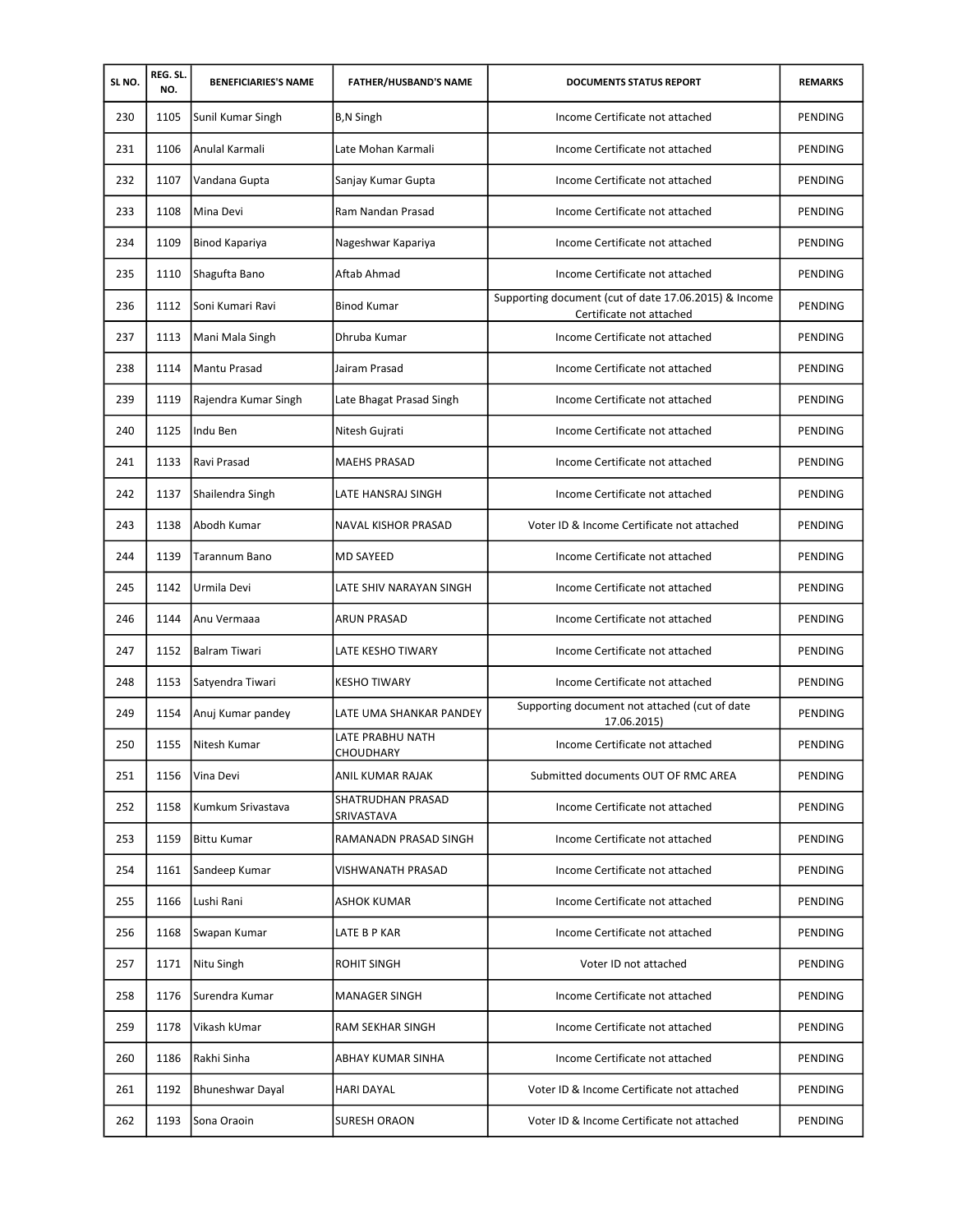| SL NO. | REG. SL.<br>NO. | <b>BENEFICIARIES'S NAME</b> | <b>FATHER/HUSBAND'S NAME</b>  | <b>DOCUMENTS STATUS REPORT</b>                                                    | <b>REMARKS</b> |
|--------|-----------------|-----------------------------|-------------------------------|-----------------------------------------------------------------------------------|----------------|
| 263    | 1196            | Ajay Kumar Mandal           | <b>BAHADU MANDAL</b>          | Supporting document (cut of date 17.06.2015) & Income<br>Certificate not attached | PENDING        |
| 264    | 1200            | Manoj Kumar                 | SUBHASH PRASAD                | Voter ID & Income Certificate not attached                                        | PENDING        |
| 265    | 1203            | Geeta Kumari Verma          | LATE BASUDEO SAH              | Supporting document (cut of date 17.06.2015) & Income<br>Certificate not attached | PENDING        |
| 266    | 1206            | Sunita Kuamri               | LATE ANIL SINGH               | Supporting document (cut of date 17.06.2015) & Income<br>Certificate not attached | PENDING        |
| 267    | 1209            | Chanda Devi                 | SANJEET LOHARA                | Supporting document (cut of date 17.06.2015) & Income<br>Certificate not attached | PENDING        |
| 268    | 1210            | Munni Devi Premlata         | TARUN KUMAR SINGH             | Supporting document (cut of date 17.06.2015) & Income<br>Certificate not attached | <b>PENDING</b> |
| 269    | 1211            | Komal Kumari                | TARUN KUMAR SINGH             | Supporting document (cut of date 17.06.2015) & Income<br>Certificate not attached | PENDING        |
| 270    | 1217            | <b>RUPA KUMARI</b>          | DEEPAK KUMAR                  | Income Certificate not attached                                                   | PENDING        |
| 271    | 1220            | <b>URMILA DEVI</b>          | <b>BINOD KU, CHATURVEDI</b>   | Voter ID & Income Certificate not attached                                        | PENDING        |
| 272    | 1223            | SANJUT BHAGAT               | LATE MAHAENDRA<br>BHAGAT      | Income Certificate not attached                                                   | PENDING        |
| 273    | 1226            | <b>BALA RANI</b>            | SHYAM NARAYAN JHA             | Income Certificate not attached                                                   | <b>PENDING</b> |
| 274    | 1227            | NA                          | NA                            | Document not submitted                                                            | PENDING        |
| 275    | 1228            | <b>NA</b>                   | NA                            | Document not submitted                                                            | PENDING        |
| 276    | 1229            | SANJAY KUMAR YADAV          | KAMESHWAR YADAV               | Income Certificate not attached                                                   | <b>PENDING</b> |
| 277    | 1230            | <b>IMTIYAZ AHMAD</b>        | <b>MANJUR AHMAD</b>           | Income Certificate not attached                                                   | PENDING        |
| 278    | 1231            | <b>PUJA KUMARI</b>          | LATE GOVERDHAN                | Income Certificate not attached                                                   | PENDING        |
| 279    | 1232            | <b>SANJAY KUMAR</b>         | <b>MANOHAR PRASAD SAHU</b>    | Income Certificate not attached                                                   | PENDING        |
| 280    | 1233            | <b>VINOD THAKUR</b>         | LATE KARMA THAKUR             | Income Certificate not attached                                                   | <b>PENDING</b> |
| 281    | 1235            | <b>ARVIND PATEL</b>         | AMRIT LAL PATEL               | Income Certificate not attached                                                   | PENDING        |
| 282    | 1236            | <b>MAMTA DEVI</b>           | LATE MITHLESH JHA             | Income Certificate not attached                                                   | PENDING        |
| 283    | 1237            | <b>ASHOK KUMAR PATHAK</b>   | LATE BASANT PATHAK            | Income Certificate not attached                                                   | PENDING        |
| 284    | 1241            | <b>POONAM KUMAR</b>         | AVINASH KUMAR                 | Income Certificate not attached                                                   | <b>PENDING</b> |
| 285    | 1246            | SHEODAYAL KUMAR             | <b>HARINATH SAW</b>           | Income Certificate attached but Address Out of RMC Area                           | PENDING        |
| 286    | 1250            | <b>PIYUSH CHANCHAL</b>      | DEVENDRA PRASAD               | Income Certificate not attached                                                   | PENDING        |
| 287    | 1253            | NA                          | ΝA                            | Document not submitted                                                            | PENDING        |
| 288    | 1254            | AJIT KUMAR                  | VIJAY KUMAR SINGH             | Income Certificate not attached                                                   | PENDING        |
| 289    | 1255            | <b>GITA DEVI</b>            | KAMLESH KUMAR SINGH           | Income Certificate not attached                                                   | PENDING        |
| 290    | 1256            | AMITA COOMAR                | RAVIE COOMAR                  | Supporting document (cut of date 17.06.2015) & Income<br>Certificate not attached | PENDING        |
| 291    | 1257            | <b>VIKASH CHANDRA</b>       | LATE TEJ NARAYAN<br>CHOUDHERY | Supporting document not attached (cut of date<br>17.06.2015)                      | PENDING        |
| 292    | 1259            | <b>PUJA SINGH</b>           | VINAYAK KUMAR SINGH           | Voter ID not attached                                                             | PENDING        |
| 293    | 1265            | PADAM BAHADUR               | LATE PREM BAHADUR             | Income Certificate not attached                                                   | PENDING        |
| 294    | 1273            | <b>SHALINI KUJUR</b>        | PHOOLIJEN KUJUR               | Voter ID & Income Certificate not attached                                        | PENDING        |
| 295    | 1276            | <b>RAKHI DEVI</b>           | MANOJ TIWARI                  | Supporting document not attached (cut of date<br>17.06.2015)                      | PENDING        |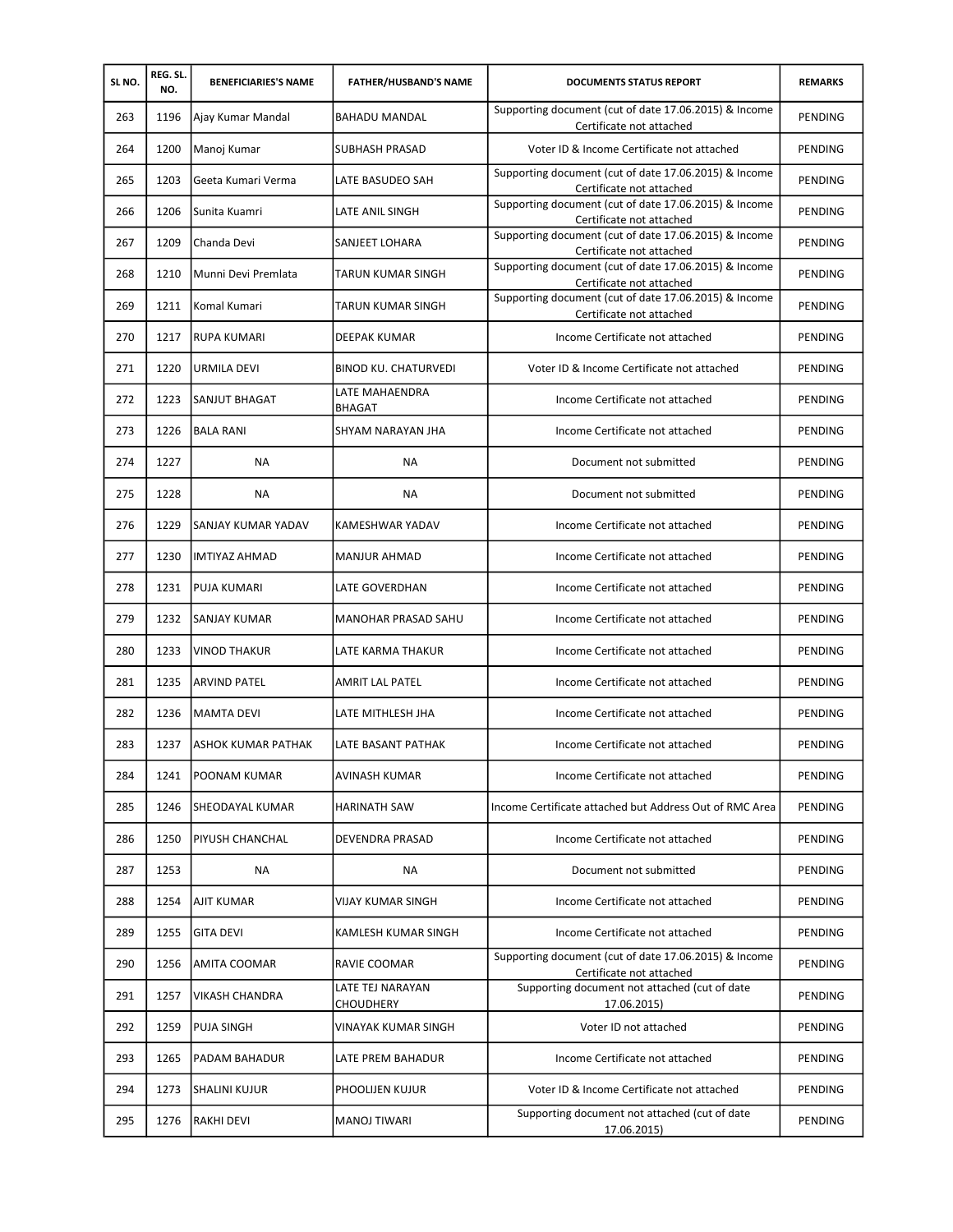| SL NO. | REG. SL.<br>NO. | <b>BENEFICIARIES'S NAME</b> | <b>FATHER/HUSBAND'S NAME</b>          | <b>DOCUMENTS STATUS REPORT</b>                                                    | <b>REMARKS</b> |
|--------|-----------------|-----------------------------|---------------------------------------|-----------------------------------------------------------------------------------|----------------|
| 296    | 1283            | SAMARJEET KUMAR             | DEONATH SHARMA                        | Income Certificate not attached                                                   | PENDING        |
| 297    | 1284            | MUKESH KUMAR                | LATE SHRI SINGH                       | Old Income Certificated attached                                                  | <b>PENDING</b> |
| 298    | 1285            | <b>BABY SINHA</b>           | <b>SADAN PRASAD</b>                   | Income Certificate not attached                                                   | PENDING        |
| 299    | 1286            | SANTOSH KUMAR               | <b>ANAND DUTTA</b>                    | Supporting document not attached (cut of date<br>17.06.2015)                      | <b>PENDING</b> |
| 300    | 1290            | BEBI DEVI                   | <b>BAIJNATH PRASAD</b>                | Voter ID & Income Certificate not attached                                        | PENDING        |
| 301    | 1292            | SHANTI KUMARI               | LATE BIRENDRA PASWAN                  | Income Certificate not attached                                                   | PENDING        |
| 302    | 1293            | RAM NARAYAN CHUDHERY        | LATE YOGENDRA CHAUDHERY               | Income Certificate not attached                                                   | PENDING        |
| 303    | 1296            | KAVITA RAJ GOSWAMI          | ARUN RATAN GOSWAMI                    | Income Certificate not attached                                                   | PENDING        |
| 304    | 1297            | SHOBHA GOSWAMI              | NAR SINGH DAS GOSWAMI                 | Income Certificate not attached                                                   | PENDING        |
| 305    | 1298            | PUSPA KUMAR                 | PARMANAND SINGH                       | Income Certificate not attached                                                   | PENDING        |
| 306    | 1299            | SHASHI BHUSHAN PRASAD       | <b>KRISHNA PRASAD</b>                 | Old Income Certificated attached                                                  | <b>PENDING</b> |
| 307    | 1300            | AFSHAN SHAMIM               | <b>SHAMIM AKHTAR</b>                  | Supporting document (cut of date 17.06.2015) & Income<br>Certificate not attached | PENDING        |
| 308    | 1301            | NIRMALA KERKETTA            | <b>HANKU KERKETTA</b>                 | Income Certificate not attached                                                   | PENDING        |
| 309    | 1302            | <b>TUNU YADAV</b>           | RAMESHWAR YADAV                       | Voter ID & Income Certificate not attached                                        | <b>PENDING</b> |
| 310    | 1303            | SUNITA MISHRA               | AJAY MISHRA                           | Income Certificate not attached                                                   | PENDING        |
| 311    | 1304            | BIBHUTI PRASAD SHARMA       | <b>GODI MISHRA</b>                    | Supporting document (cut of date 17.06.2015) & Income<br>Certificate not attached | PENDING        |
| 312    | 1305            | MD ALEEM                    | MD KALEEMANSARI                       | Voter ID & Income Certificate not attached                                        | PENDING        |
| 313    | 1308            | KHULESHWAR PRAMANIK         | <b>BALLU PRAMANIK</b>                 | Income Certificate not attached                                                   | <b>PENDING</b> |
| 314    | 1312            | PRIYANKA KUMAR<br>PASWAN    | <b>SUMIT KUMAR</b>                    | Submitted documents OUT OF RMC AREA                                               | PENDING        |
| 315    | 1314            | <b>RENU DEVI</b>            | AJIT KUMAR PATAK                      | Income Certificate not attached                                                   | PENDING        |
| 316    | 1316            | NITIN SINGH                 | LATE UMESHWAR NARAYAN<br><b>SINGH</b> | Income Certificate not attached                                                   | PENDING        |
| 317    | 1320            | Shubham Kumar Akela         | Late Anil kumar Akela                 | Submitted documents OUT OF RMC AREA                                               | PENDING        |
| 318    | 1321            | Prem Kumar Akela            | Dhaneshwar Nayak                      | Income Certificate not attached                                                   | PENDING        |
| 319    | 1331            | Swarna Lata Tirkey          | Sagar Tirkey                          | Income Certificate not attached                                                   | PENDING        |
| 320    | 1332            | Kunti Devi                  | Dwarika Ram                           | Income Certificate not attached                                                   | PENDING        |
| 321    | 1333            | Ravi Midha                  | Late Jagdish Chand Midha              | Income Certificate not attached                                                   | PENDING        |
| 322    | 1335            | Nishi Rani                  | Raj Kumar Lal                         | Income Certificate not attached                                                   | PENDING        |
| 323    | 1336            | Rani Kumari                 | Pranav Kumar                          | Voter ID & Income Certificate not attached                                        | PENDING        |
| 324    | 1338            | Ashok Kumar Tiwari          | Baijnath Tiwari                       | Income Certificate not attached                                                   | PENDING        |
| 325    | 1339            | Mridulata Vaidya            | Anil Kumar Vaidya                     | Income Certificate not attached                                                   | PENDING        |
| 326    | 1340            | Deepak Kumar Sharma         | Late Kishan Lal Sharma                | Income Certificate not attached                                                   | PENDING        |
| 327    | 1342            | Santoshi Devi               | Sanjay Vishwakumari                   | Income Certificate not attached                                                   | PENDING        |
| 328    | 1344            | Asha Tati                   | Ramesh Tati                           | Voter ID & Income Certificate not attached                                        | PENDING        |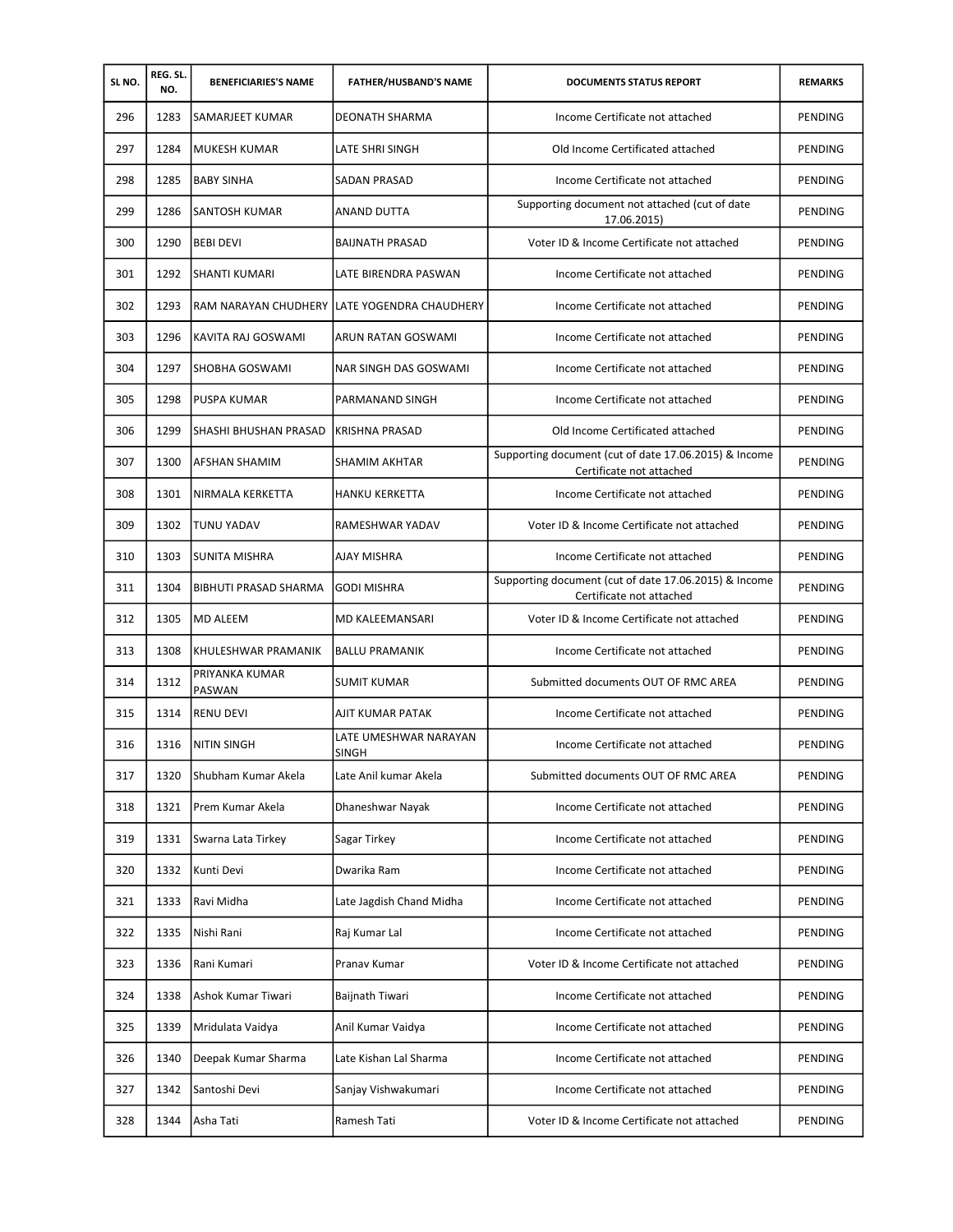| SL NO. | REG. SL.<br>NO. | <b>BENEFICIARIES'S NAME</b> | <b>FATHER/HUSBAND'S NAME</b> | <b>DOCUMENTS STATUS REPORT</b>                                                    | <b>REMARKS</b> |
|--------|-----------------|-----------------------------|------------------------------|-----------------------------------------------------------------------------------|----------------|
| 329    | 1345            | Pawan Kumar                 | Samar Thakur                 | Income Certificate not attached                                                   | PENDING        |
| 330    | 1346            | <b>Brahmdev Thakur</b>      | Asarfi Thakur                | Income Certificate not attached                                                   | PENDING        |
| 331    | 1350            | Gangi Gari                  | <b>Birsa Oraon</b>           | Income Certificate not attached                                                   | <b>PENDING</b> |
| 332    | 1351            | Pinki Kumari                | Kishor Kumar                 | Voter ID not attached                                                             | PENDING        |
| 333    | 1354            | Satan Kumar Sharma          | Kedar Sharma                 | Income Certificate not attached                                                   | PENDING        |
| 334    | 1355            | Riya Rashmi Singh           | Sushil Kumar Singh           | Income Certificate not attached                                                   | PENDING        |
| 335    | 1356            | Mikee Kumari                | Rana Pratap Singh            | Income Certificate not attached                                                   | PENDING        |
| 336    | 1357            | Krishna Kumar               | Late Gupteshwar Singh        | Income Certificate not attached                                                   | PENDING        |
| 337    | 1360            | <b>Bhim Kumar</b>           | Kishun Chandra Sah           | Supporting document (cut of date 17.06.2015) & Income<br>Certificate not attached | PENDING        |
| 338    | 1366            | Usha Devi                   | Daya Shakar Choudhary        | Income Certificate not attached                                                   | <b>PENDING</b> |
| 339    | 1367            | Babita Kumari               | Shailendra Kumar Chourasia   | Supporting document (cut of date 17.06.2015) & Income<br>Certificate not attached | PENDING        |
| 340    | 1371            | Geeta Devi                  | Sanjay Kumar Gupta           | Income Certificate not attached                                                   | PENDING        |
| 341    | 1373            | Akhilesh Kumar              | Shivdayal Singh              | Income Certificate not attached                                                   | PENDING        |
| 342    | 1374            | Gopi Krishna Das            | Tej Narayan Das              | Income Certificate not attached                                                   | <b>PENDING</b> |
| 343    | 1375            | Nasim Akhter                | Abdula Aziz                  | Supporting document (cut of date 17.06.2015) & Income<br>Certificate not attached | PENDING        |
| 344    | 1377            | Rina Singh                  | Sanjay Kumar Singh           | Income Certificate not attached                                                   | PENDING        |
| 345    | 1380            | Asha Kumari Sharma          | Prahlad Vishwakarma          | Income Certificate not attached                                                   | <b>PENDING</b> |
| 346    | 1381            | Reena Kumari Verma          | Upendra Kumar                | Income Certificate not attached                                                   | PENDING        |
| 347    | 1385            | Shashi Kumar                | Late Sona Ram                | Supporting document (cut of date 17.06.2015) & Income<br>Certificate not attached | PENDING        |
| 348    | 1391            | Joy Kumar                   | <b>Ashok Chakraborty</b>     | Income Certificate not attached                                                   | PENDING        |
| 349    | 1393            | Kiran Jaiswal               | Rajesh Kumar Jaiswal         | Supporting document (cut of date 17.06.2015) & Income<br>Certificate not attached | PENDING        |
| 350    | 1395            | Manju Devi                  | Viond Kumar Saw              | Voter ID not attached                                                             | PENDING        |
| 351    | 1396            | <b>Arbind Kumar Das</b>     | Ram Sakal Das                | Income Certificate not attached                                                   | PENDING        |
| 352    | 1398            | Mala Singh                  | Manoj Kumar Singh            | Income Certificate not attached                                                   | PENDING        |
| 353    | 1400            | Sudama Prasad               | Daroga Prasad                | Voter ID & Income Certificate not attached                                        | PENDING        |
| 354    | 1401            | Madhuri Devi                | Chandra Bhushan Mihra        | Income Certificate not attached                                                   | PENDING        |
| 355    | 1405            | Anjali Sharma               | Alis Kumar                   | Voter ID & Income Certificate not attached                                        | <b>PENDING</b> |
| 356    | 1406            | Smita Kumari                | Chandan Kumar                | Supporting document (cut of date 17.06.2015) & Income<br>Certificate not attached | PENDING        |
| 357    | 1409            | Puja Munda                  | Late Bartu Munda             | Income Certificate not attached                                                   | PENDING        |
| 358    | 1410            | Pawan Oraon                 | Late Ranjeet Oraon           | Income Certificate not attached                                                   | PENDING        |
| 359    | 1412            | Aradhana Jha                | B.N. Jha                     | Supporting document not attached (cut of date<br>17.06.2015)                      | PENDING        |
| 360    | 1413            | Shbhagya Shahdeo            | Janardhan Nath Shahdeo       | Income Certificate not attached                                                   | PENDING        |
| 361    | 1414            | Bandana Devi                | Dharnidhar Singh             | Supporting document (cut of date 17.06.2015) & Income<br>Certificate not attached | PENDING        |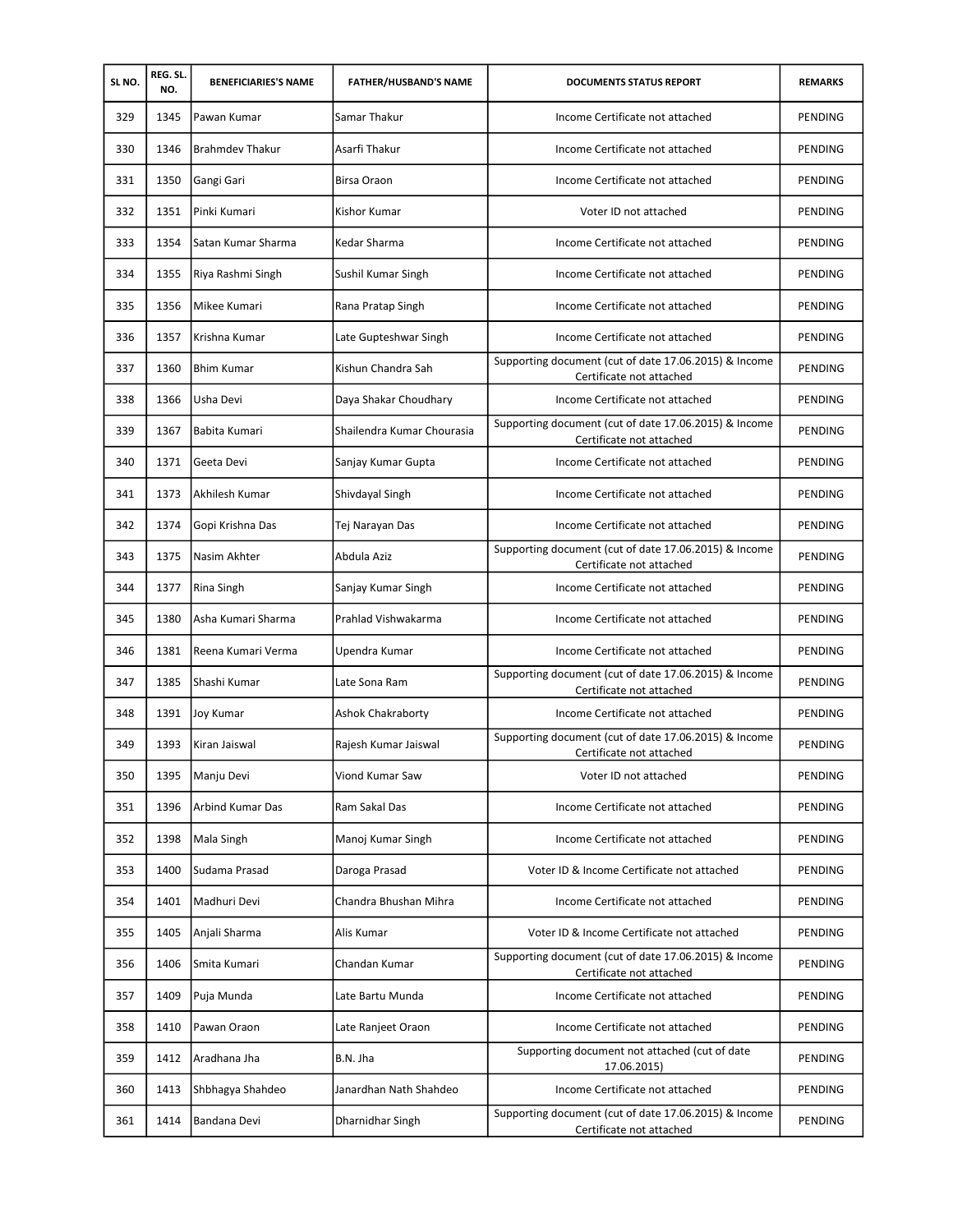| SL NO. | REG. SL.<br>NO. | <b>BENEFICIARIES'S NAME</b> | <b>FATHER/HUSBAND'S NAME</b> | <b>DOCUMENTS STATUS REPORT</b>                                                    | <b>REMARKS</b> |
|--------|-----------------|-----------------------------|------------------------------|-----------------------------------------------------------------------------------|----------------|
| 362    | 1415            | Shiv Bhajan Ray             | Ranjeet Ray                  | Supporting document (cut of date 17.06.2015) & Income<br>Certificate not attached | PENDING        |
| 363    | 1416            | Laxmi Devi                  | Late Subhsh Singh            | Income Certificate not attached                                                   | PENDING        |
| 364    | 1419            | Parmanand                   | Munna Lal Ravidas            | Voter ID & Income Certificate not attached                                        | PENDING        |
| 365    | 1420            | Sonu Kumar                  | Arvind Kumar Singh           | Income Certificate not attached                                                   | PENDING        |
| 366    | 1422            | Sidharth Kinkar             | Krishna Kinkar               | Income Certificate not attached                                                   | PENDING        |
| 367    | 1425            | Ajay Kumar                  | <b>Chalitar Ram</b>          | Income Certificate not attached                                                   | PENDING        |
| 368    | 1431            | Suman Dutta                 | Manatosh Dutta               | Voter ID & Income Certificate not attached                                        | PENDING        |
| 369    | 1436            | Sunita Devi                 | Late Hardeep Sahu            | Voter ID & Income Certificate not attached                                        | <b>PENDING</b> |
| 370    | 1437            | Lalita Devi                 | Chote Sawarsi                | Voter ID not attached                                                             | PENDING        |
| 371    | 1439            | Toni Nayak                  | Gopai Nayak                  | Income Certificate not attached                                                   | PENDING        |
| 372    | 1440            | Nagendra Singh              | Jamadhra Singh               | Income Certificate not attached                                                   | <b>PENDING</b> |
| 373    | 1441            | Tabassum Parween            | Khawaja Jawad Ahmed Butt     | Income Certificate not attached                                                   | <b>PENDING</b> |
| 374    | 1443            | Asha Lakra Bhagat           | Late Somra Lakra             | Submitted documents OUT OF RMC AREA                                               | PENDING        |
| 375    | 1449            | Shailesh Kumar Singh        | La Bahadur Singh             | Income Certificate not attached                                                   | PENDING        |
| 376    | 1450            | lSabina Devi                | Mohan Ram                    | Income Certificate not attached                                                   | PENDING        |
| 377    | 1451            | Sulekha Kumari              | <b>Binod Kumar</b>           | Income Certificate not attached                                                   | PENDING        |
| 378    | 1452            | Minu Kachhap                | Late Uday Kachhap            | Income Certificate not attached                                                   | PENDING        |
| 379    | 1453            | Kajal Devi                  | Guddu Swansi                 | Income Certificate not attached                                                   | PENDING        |
| 380    | 1455            | Karunesha Kumar             | Uday Singh                   | supporting document not attached (cut of date<br>17.06.2015)                      | <b>PENDING</b> |
| 381    | 1459            | Amit Sinha                  | Late Mahendra Sinha          | Supporting document (cut of date 17.06.2015) & Income<br>Certificate not attached | <b>PENDING</b> |
| 382    | 1460            | Anita Devi                  | Sainath Munda                | Income Certificate not attached                                                   | PENDING        |
| 383    | 1461            | <b>Baby Devi</b>            | Sahindar Dev Kumar           | Income Certificate not attached                                                   | PENDING        |
| 384    | 1463            | Rani Kumari                 | Abhishek Choudhary           | Supporting document (cut of date 17.06.2015) & Income<br>Certificate not attached | PENDING        |
| 385    | 1464            | Pankaj Kumar                | C.K. M. Choudhary            | Income Certificate not attached                                                   | PENDING        |
| 386    | 1465            | Jasmati Devi                | Jitram Mahto                 | Submitted documents OUT OF RMC AREA                                               | PENDING        |
| 387    | 1466            | Sangita Devi                | Sanjay Kumar Agrawal         | Supporting document (cut of date 17.06.2015) & Income<br>Certificate not attached | PENDING        |
| 388    | 1473            | Rahul Kumar                 | Raj Kumar Thakur             | Voter ID & Income Certificate not attached                                        | PENDING        |
| 389    | 1474            | Kaushalendra Sharan         | Late K.N. B Prasad           | Income Certificate not attached                                                   | PENDING        |
| 390    | 1475            | Kiran Devi                  | Banshi Verma                 | Income Certificate not attached                                                   | PENDING        |
| 391    | 1476            | Babita Devi                 | Uday Kumar                   | Income Certificate not attached                                                   | PENDING        |
| 392    | 1477            | Hemanti Rani                | Triveni Nath Mahto           | Submitted documents OUT OF RMC AREA                                               | PENDING        |
| 393    | 1478            | Rashmi Choudhary            | Om Prakash Choudhary         | Income Certificate not attached                                                   | PENDING        |
| 394    | 1479            | Bindeshwari Devi            | Raghu Wansh Ray              | Income Certificate not attached                                                   | PENDING        |